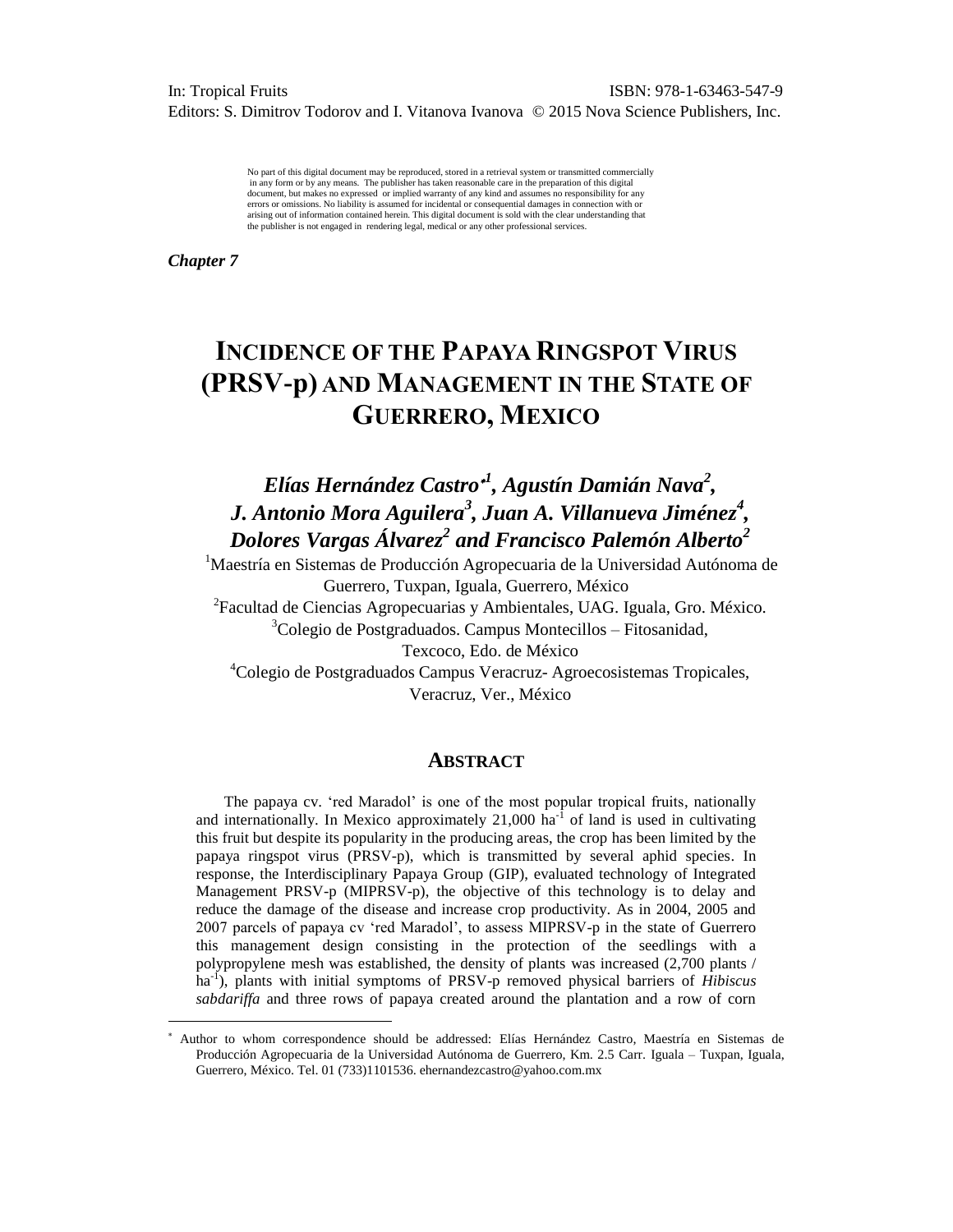inserted. Incidence of PRSV-p, and population dynamics of winged aphids was recorded on a weekly basis throughout the cycle, in addition fruit harvest number and yield in kg  $/$ ha was recorded.

The results were a five month delay of PRSV-p damage with an incidence of 30 % unlike the Regional Management (MR ), which in the same period came to 100 % infection, the best health allows the greatest number of fruits per plant (MIPRSV- $p =$ 15.3, MR = 10.2), which was reflected in the yield of 78 ton/ha, unlike MR yields of 48 ton / ha-1 . From a total of 621 types of aphids identified, was 74.4 % of the species *Aphis gossypii*.

The greatest catch in Coastal Area occurred during the months October, November, December and January, while for the Iguala Valley the greatest were in the months of January, February and March.

**Keywords**: Integrated Management of the Papaya Ringspot Virus (PRSV-p), red Maradol, aphids

# **INTRODUCTION**

Papaya (*Carica papaya* L.) is a widely distributed crop in tropical regions. World production of papaya fruit during 2008 was 9732, 158 t (SIAP, 2010). Its use is mainly as fresh fruit because it contains vitamins A and C; it is also preserved or used for extraction of pectins and papain (Agustí, 2004). In the last decade, Mexico has been one of the leading producers of papaya (*Carica papaya* L.) in the world along with Indonesia, India and Brazil; Mexico is the first exporter, by more than 10 years (FAO, 2011).

14 000 hectares of this fruit is planted in the nation under irrigation and in the rainy season, an increasing trend in states such as Michoacán, Chiapas, Oaxaca, Guerrero and Nayarit, which together with Veracruz, represent the major producing states (SAGARPA, 2010).

Although the use of this cultivar has spread in papaya producing areas, it has been limited by plant health problems, the most problematic disease of viral type is "Papaya Ringspot Virus" (PRSV-p) (Mora et al., 1992, Hernandez-Castro et al.*,* 2007). The PRSV-p, is one of the most destructive diseases that occur in cultivation worldwide. This disease can cause yield losses of between 5% to 100% depending on the age at which the plant is infected (Hernández-Castro, et al., 2004).

This virus (PRSV-p), belongs to the potyvirus, is not transmitted by seed but from infected papaya plants to healthy plants by sucking insects of the aphid group, being the most common: *Myzus persicae*, *Aphis gossypii, A. neeri*, *A. citricola* and *A. spiraecola* (Nieto et al.*,* 1990, Villanueva-Jiménez and Peña, 1991).

In Mexico 205 species of aphids, 25.85% of agricultural importance are known; given the great diversity of climates and vegetation in the country it is estimated that there are approximately 500 species (Peña-Martínez, 1999).

Faced with this problem the Interdisciplinary Papaya Group (GIP), is working in the dissemination and transfer of technology for integrated management of the disease in the state of Guerrero, México, the technology aims to delay and reduce damages by PRSV-p and thereby increase crop productivity.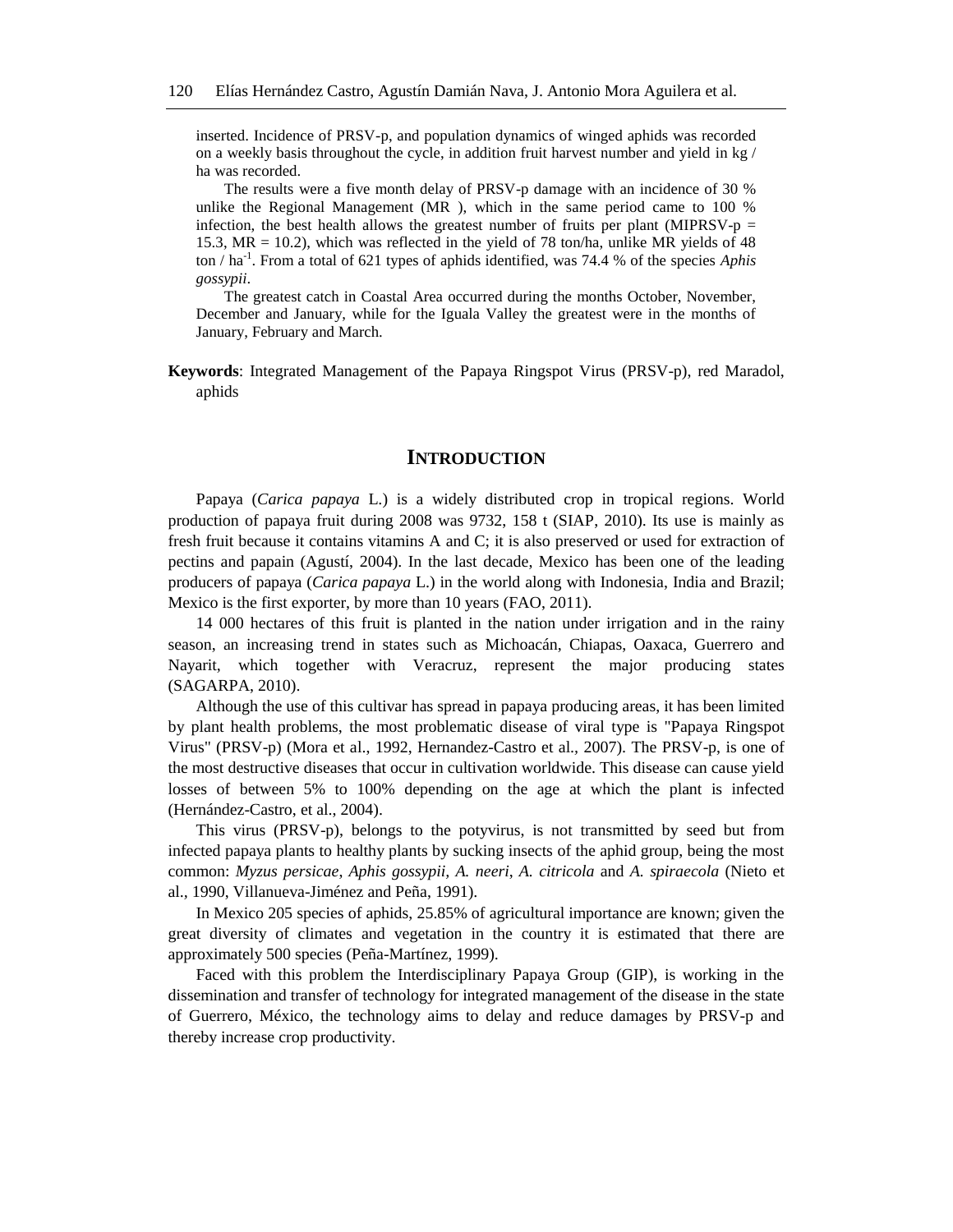# **MATERIALS AND METHODS**

The work took place in the grounds of cooperating producers, the selected localities had a" climate or Aw (w)  $(i')$  g, the driest of the warm subhumid with summer rains and annual average temperature of  $27.9^{\circ}$ C and annual rainfall of 797 to 1313.5 mm (García, 1973 and Gob. Edo. Guerrero, 1990). The validation plots with the papaya plants were established from December 2003 to December 2005 in the Coastal Region of Guerrero and the last plot in December 2006 to January 2007, in the Northern region of the state, as shown in Table 1, with a total of eight plots of 1 ha-1 surface. Four were set up with the technology of the Integrated PRSV-p Management and four with traditional management of producers of the region (MR).

| Table 1. Distribution of plots <i>Carica papaya</i> L., and the assessment the PRSV-p, |
|----------------------------------------------------------------------------------------|
| in the State of Guerrero, Mexico                                                       |

| Locality                   | Evaluation period | Region of the State of Guerrero |
|----------------------------|-------------------|---------------------------------|
| El Papayo $(Loc. 1)$       | $2003 - 2004$     | Coastal region                  |
| Coyuca de Benítez (Loc. 2) | $2004 - 2005$     | Coastal region                  |
| San Marcos (Loc. 3)        | $2004 - 2005$     | Coastal region                  |
| Iguala (Loc. 4)            | $2006 - 2007$     | Northern region                 |

The MIPRSV-p technology consisted in application of the following measures: protection of seedlings with polypropylene mesh, which prevents them from being infected by aphids to ensure plant health at the time of cultivation; high plant density  $(2,700 \text{ pl/ha}^{-1})$ ; the practice of eradication of diseased plants with initial symptoms of the disease of PRSV-p was performed (visual symptoms of PRSV-p began to appear in the first plants approximately four months after the transplant until fruit set), a corn barrier was planted on the same date around of cultivation of papaya and also intercropped every three rows, the VS -525 maize variety was used. A distance of 1.5 m was established between individual papaya plants and 2.10 m between rows.

On the other hand in the MR which served as controls, the following practices were performed: a density was established of  $2,000$  plants ha<sup>-1</sup>, removal of weeds, intensive application of insecticides and application of chemicals to soil and foliar fertilizer.

The plots were established with furrow irrigation, four applications of chemical fertilizer with the formula 120-30-120 gr/plant, divided into four applications; the first 20 days after transplantation and the remainder (3) every 30 days after each, weed control was performed manually.

#### **Variables**

To meet the objective the following variables were considered:

• Incidence of PRSV-p disease. To assess the incidence of virus, records were made every five days throughout the cycle. On each date both healthy plants and plants that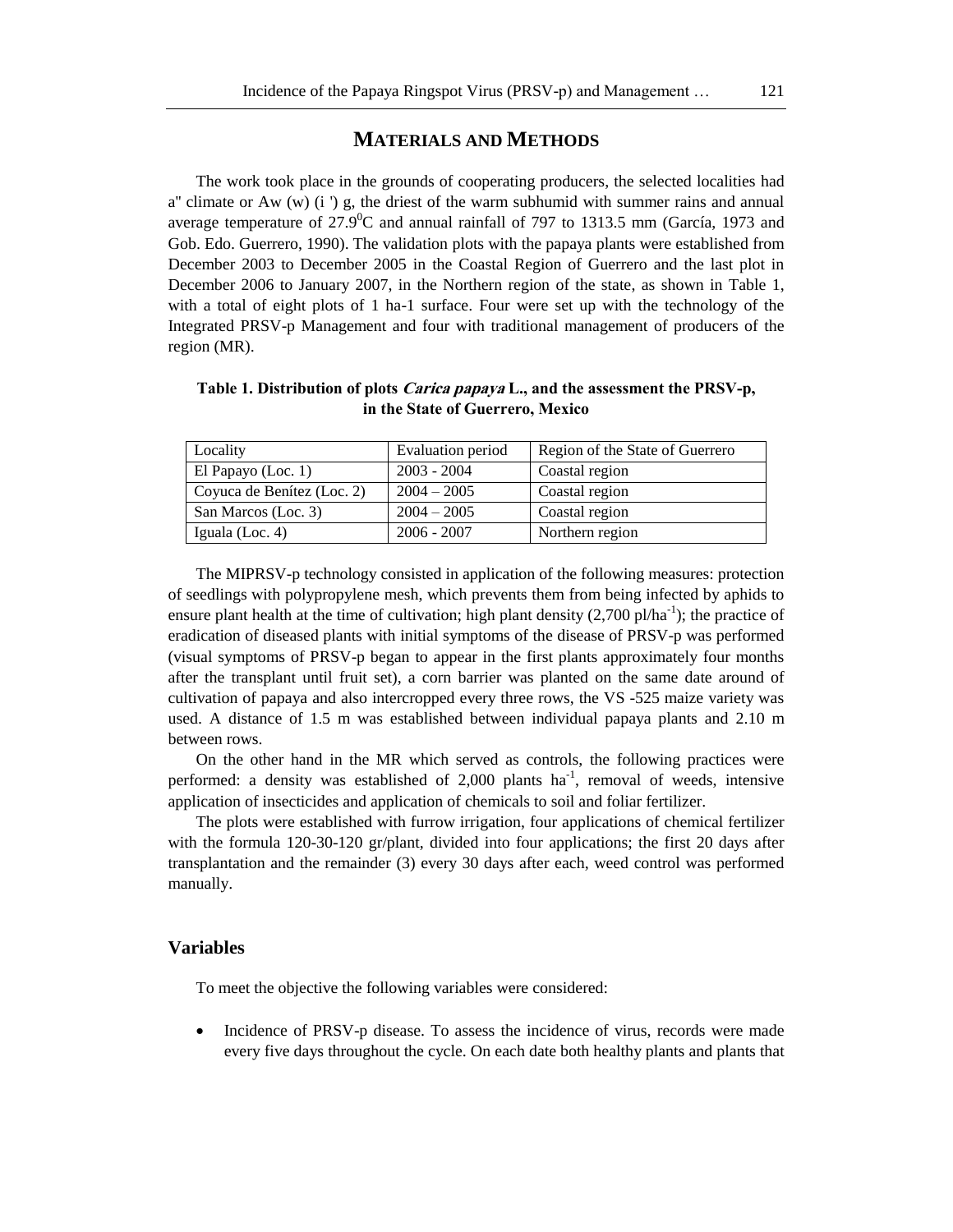had any of the following symptoms caused by the virus were detected: Chlorosis, mosaic, distortion, stunting and oily spots on flowers, petioles and fruit. In addition the incidence of disease was determined by the following formula

$$
\%I = \frac{ni * 100}{Ni}
$$

where:

 $I = Dise$  incidence percentage.  $ni = number of diseased plants at the time i.$ 

 $Ni = total number of plants evaluated.$ 

- Population dynamics and identification of species of captured aphids was evaluated for which yellow plastic trays of 30x23x13 cm containing water and detergent to break the surface tension were used as traps. The traps were placed at the height of the papaya canopy and moved according to the growth of the plants. Four traps, one at each cardinal point at the edge of the area evaluated of the established plot. Review of trays and collection of aphids was performed twice a week. Aphids were separated from other insects, counted and placed in a glass jar containing 70% ethyl alcohol, properly labeled with the date of data collection, the cardinal point and corresponding number of aphids. Collected aphids were taken to the laboratory for identification.
- At first cut the number and weight of fruit and the plant height was taken, taking an average of 100 plants at random from each of the plots established

#### **Data Analysis**

With the data obtained from the incidence and aphid population dynamics, graphics were made, to explain the development process of the disease, the period of greatest amount of aphids per month per species. And finally a comparison of the data including plant height, number and weight of fruit, and the final yield of each of the evaluated plots was performed.

# **RESULTS AND DISCUSSION**

Incidence of the Papaya Ringspot Virus, was detected from 45 days after transplanting (about a month and a half) in the MR plots, whereas plots with MIPRSV-p, the incidence was recorded starting 135 days after planting (four and half months), as seen in Figure 1, in the case of MIPRSV-p infected plants of plots presenting the early symptoms, were eliminated.

The progress of the disease coincides with that reported in the paper entitled Incidence of the Papaya Ringspot Virus and capture of winged aphids in Tabasco, Mexico (Cortez-Madrigal and Mora-Aguilera, 2008), which at 150 days after transplantation (approximately five months) the incidence reached a 32.2% infection while in the area evaluated by this time has less than 20% incidence when the plants is bearing fruit.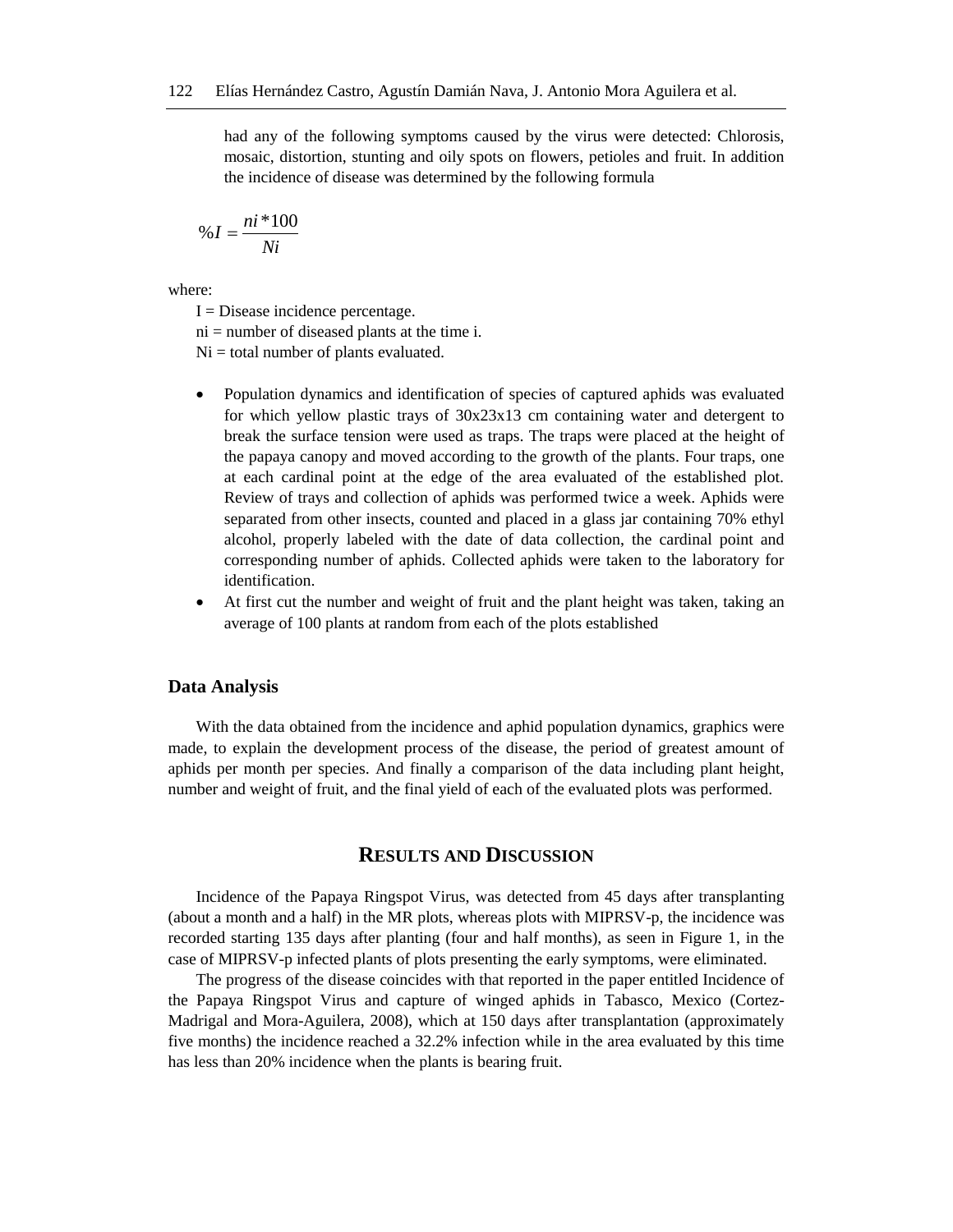

Figure 1. The progress of disease PRSV-p, in test plots in the state of Guerrero, Mexico.

Moreover plots with MR, in the same time reached 80% incidence of PRSV-p, these results have been encouraging, as it has managed to delay the damage caused by the disease for up to six months on average in all plots, having an incidence of less than 10%, while in the same period the witness (MR), came to 85% infection (Figure1); time the flowering and fruit set is given.



Figure 2. Population dynamics and diversity of aphid species, in plantings of papaya in the Coastal Zone of state Guerrero, Mexico.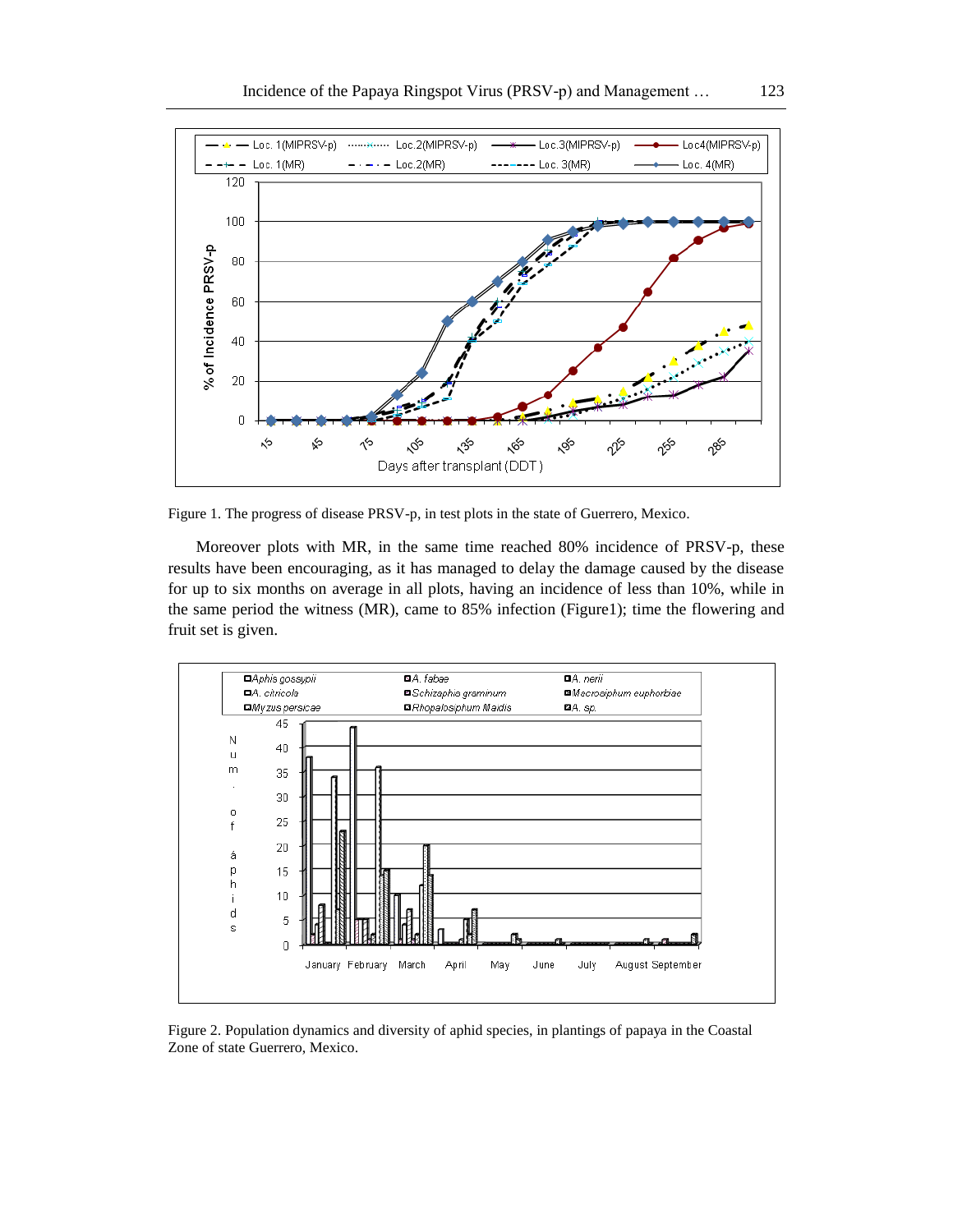The presence of aphids in the papaya plots was detected 30 days after transplantation, with an average of five individuals in each tray, populations increased during the next two months and fell from the fourth month after transplantation (Figure 2 and 3) this is because it is the start of the hottest months of the year. These results agree with those reported by Villanueva (1990), which work in papaya cultivation on College of Postgraduates, Veracruz, Mexico, by reporting high incidence peaks of winged aphids in the months of September to February. Similar results were found by Nieto et al.*,* (1990) and Téliz et al.*,* (1991).

These increases in aphid population are influenced by favorable climatic conditions for development, such as low temperatures, similar results are reported by Holmes & Hassan (1948) where since 1948 in Hawaii it is mentioned that the dispersion of PRSV-p in a population of papayas, was faster during the winter and spring months, and this was associated with high aphid vector populations.

The species most prolific in papaya plantations was *Aphis gossypii* (Figure 2 and 3) and along with *Myzus persicae*, were found in the work done in Coastal of Guerrero (Hernandez-Castro et al., 2007 ), while in Veracruz and Michoacan *A. gossypii* and *A. spiraecola* were found to have greater species abundance (Hernández 1998. Rivas-Valencia et al., 2008), and Tabasco to *A. spiraecola* (Cortez-Madrigal and Mora- Aguilera 2008), all these species are reported as the most efficient transmitters of virus in papaya cultivation (Villanueva and Peña 1991, Hernández 1994).

The months with the highest number of aphids were February and March (Figure 2 and 3), which coincides with that reported in research in Tabasco (Cortez-Madrigal and Mora-Aguilera 2008), where these researchers reported two distinct peaks: February-March and March-April.



Figure 3. Population dynamics and species diversity of aphids in papaya plantation in the Northern Zone (Iguala) from state Guerrero, Mexico.

Other research indicates that the greatest catches of aphids in the tropics are recorded in winter and lowest in summer (Mora and Teliz 1987 Teliz et al., 1991), about Hernandez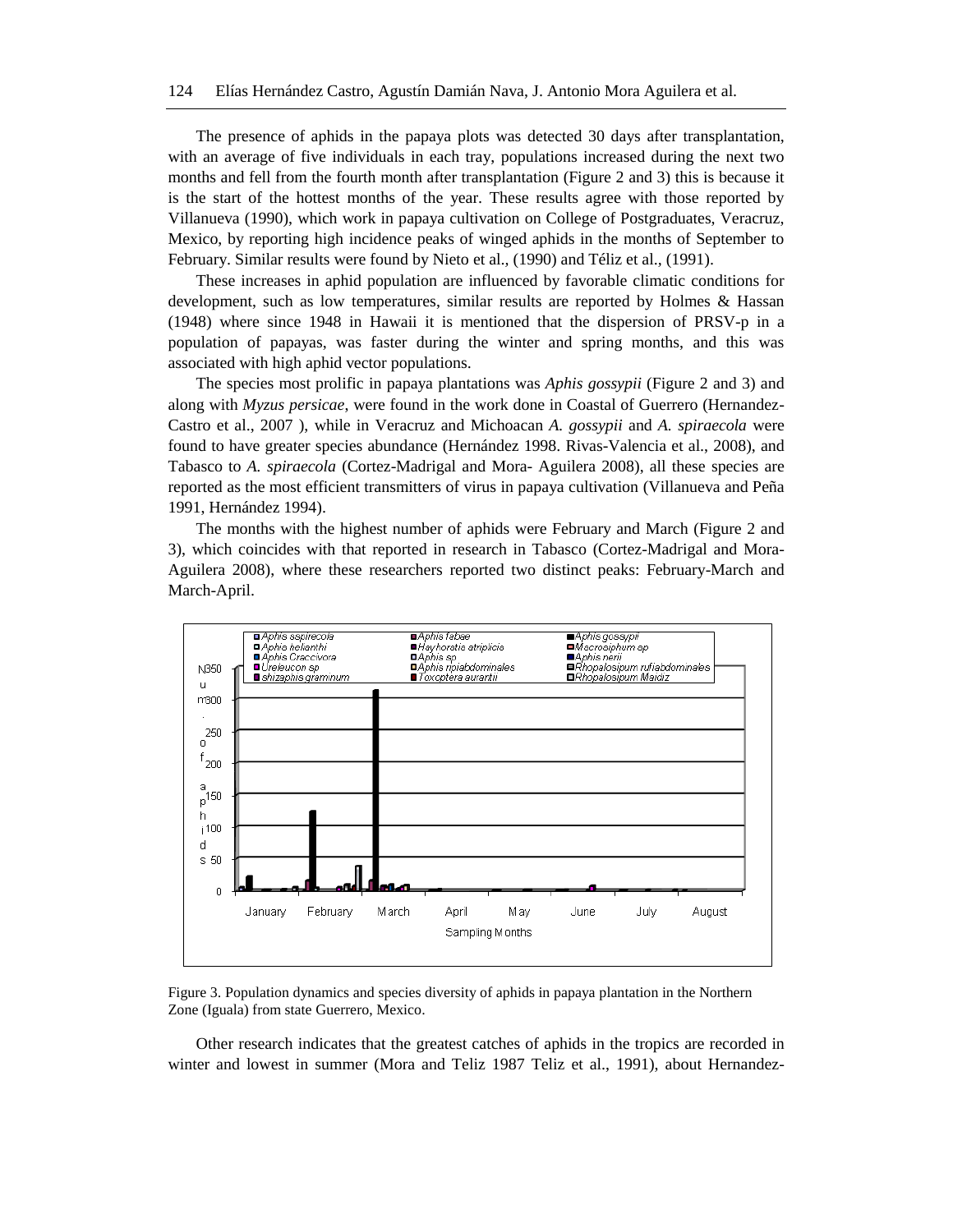Castro et al., (2007) notes that the Coastal Guerrero defined two peaks from October to November and December to February are reported and also can see, that the greatest catches coincided with the period of lowest rainfall.

This lower incidence of plants viruses helped to obtain a yield in MIPRSV-p managed plots of up to 50 ton / ha, unlike the average yields of the plots with the regional management (MR) of approximately 22 ton / ha (Table 2.), these results are similar to those obtained in an experiment in the state of Veracruz, Hernandez et al.*,* (2000) where they obtained yields of 30 ton / ha, various practices integrating PRSV-p management with cv. 'red Maradol', making it clear that such strategies offer better results than regional management.

| Technology            | Average plant | Average No. of | Average fruit | Final Yield              |
|-----------------------|---------------|----------------|---------------|--------------------------|
|                       | height $(m)$  | fruits / plant | weight $(Kg)$ | $(\text{ton}/\text{ha})$ |
| Loc. 1 ( $MIPRSV-p$ ) | 1.48          | 8.0            | 3.2           | 52.3                     |
| Loc. 2 (MIPRSV- $p$ ) | 1.47          | 7.6            | 3.5           | 49.2                     |
| Loc. 3 (MIPRSV-p)     | 1.53          | 6.9            | 3.8           | 49.7                     |
| Loc. 4 (MIPRSV-p)     | 1.50          | 7.5            | 3.3           | 50.3                     |
| Loc. $1$ (MR)         | 1.40          | 4.1            | 3.0           | 22.2                     |
| Loc. $2$ (MR)         | 1.41          | 4.0            | 2.9           | 19.8                     |
| Loc. $3$ (MR)         | 1.52          | 4.8            | 3.2           | 21.8                     |
| Loc. $4$ (MR)         | 1.49          | 5.3            | 3.1           | 22.7                     |

**Table 2. Effect MIPRSV-p in the production of cv. 'red Maradol' in plots established in the North and Coastal of Guerrero, Mexico**

#### **CONCLUSION**

The application of PRSV-p integrated management technology retards infection and lessens the severity, allowing greater production of fruit and therefore increased yield.

It is important to monitor aphids in papaya plantations for times of migration of these insects, that aphids do not colonize papaya plants, however many of these species are transmitting the Papaya Ringspot Virus and short flights migrations within the crop can occur.

## **REFERENCES**

Agustí, M. 2004. Fruticultura. *Ed. Mundi-Prensa*. Madrid, España. pp. 478-488.

- Cortez-Madrigal, H. and Mora-Aguilera, G. 2008. Incidencia del virus de la mancha anular del papayo y captura de áfidos alados en Tabasco, México. *Revista Manejo Integrado de Plagas* No. 79-80. Turrialba, Costa Rica.
- FAO. 2011. Anuario de Producción. Organización de las Naciones Unidas para la Agricultura *y la Alimentación.* (FAO). Roma, Italia. 50:187-190.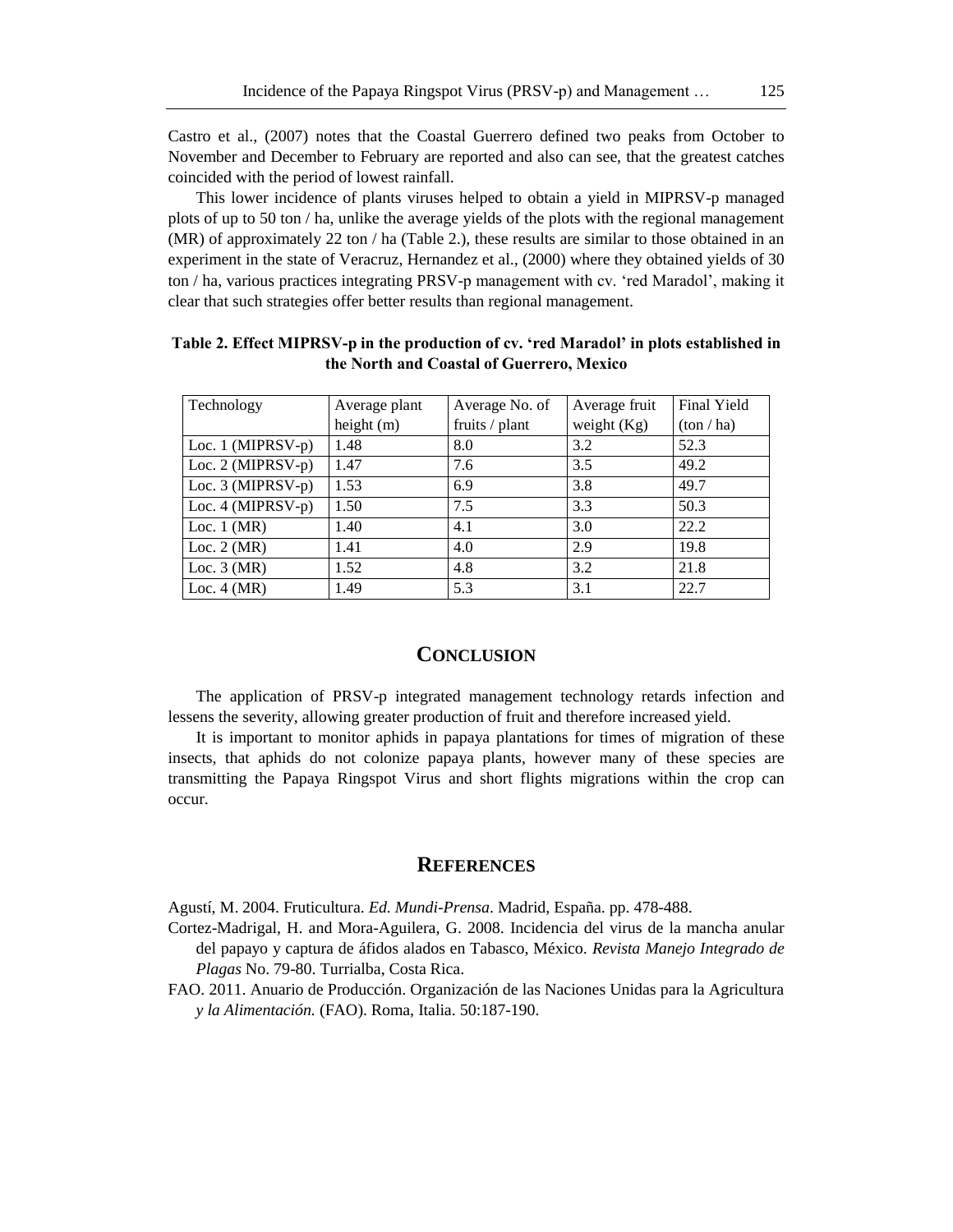- García, E. 1973. Modificaciones al Sistema de Clasificación Climática de Köpen (para Adaptarlo a las Condiciones de la República Mexicana). *Instituto de Geografía de la UNAM*, México, D.F. p. 213.
- Gobierno del Estado de Guerrero. 1990. Los Municipios de Guerrero. Chilpancingo, México. pp 228-229.
- Hernández, R. 1994. Estudio sobre el *Virus de la mancha anular de la fruta bomba* (*Carica papaya* L.). Señalización de vectores y control e integración con otras medidas fitosanitarias. Tesis en opción al grado científico de Doctor en Ciencias Agrícolas. IBP, Universidad Central ‗*Marta Abreu' de Las Villas,* Santa Clara.
- Hernández, C. E. 1998. Comportamiento del virus de la mancha anular del papayo, bajo tres sistemas de manejo en el cv. Maradol roja, en el Mpio. de Paso de Ovejas, Veracruz. Tesis de Maestría en Ciencias. Especialidad en Agroecosistemas Tropicales. Colegio de Postgraduados, Campus Veracruz. Veracruz, México. P. 93.
- Hernández-Castro, E. J. A. Villanueva-Jiménez, R., Mosqueda-Vázquez, and J. A. Mora-Aguilera. 2004. Efecto de la erradicación de plantas enfermas por el PRSV-P en un sistema de manejo integrado del papayo (Carica papaya L.) en Veracruz, *México. Rev. Mex. Fitopatol.* 22, 382-388.
- Hernández-Castro, E., Damián-Nava, A., Brito-Guadarrama, T., García-Sánchez, F. and Moreno-Martínez, A. 2007. Validación del Manejo Integrado del virus de la mancha anular del papayo (*Carica papaya* L.) cv. Maradol roja en la Costa de Guerrero, México. *Revista CitriFrut*, 24 (2), 69-74.
- Holmes, M. S. and Hassan, E., 1996. The contact, systemic and repellent action of neem seed extract against green peach aphid Myzus persicae Sulzer (Homoptera: Aphididae). *5th International Neem Conference.* Gatton, Australia. p. 45.
- Mora, G. and Teliz, D. 1987. Incidencia de la mancha anular del papayo en Veracruz*. In Congreso Nacional de Fitopatología (*Morelia, Michoacán, México). Memorias. p. 10.
- Mora-Aguilera, G., Téliz, D., Campbell, C. L. and Avila, C. 1992. Temporal and spatial development of papaya ringspot virus in Veracruz, México. *Phytopatholol.* 136, 27-36.
- Nieto, A. D., Téliz, O. D., Rodríguez, M. R. and Rodríguez, G. 1990. Epidemiología del virus de la mancha anular del papayo bajo diferentes fechas de siembra, densidades de plantación y localidades de Veracruz. Congreso de Fitopatología. Memorias. Culiacán, Sinaloa, MX. p. 40.
- Peña-Martínez, R. 1999. Aphidoidea. En Deloya L. C. and J. Valenzuela, G. Catalogo de insectos y ácaros de los cultivos Agrícolas de México. Sociedad Mexicana de Entomología, *A.C. Publicaciones Especiales* (1), 7-10.
- SAGARPA, 2010. Servicio de Información y Estadística Agroalimentaria y Pesquera. Producción de Papaya por Municipio. *SAGARPA-SIAP-SIACAP*.
- SIAP. 2010. siap.gob.mx/sispro/portales/agricolas/papaya/ce\_panorama1.pdf(consultada 28/05/2012).
- Rivas-Valencia, P., Mora-Aguilera, G., Téliz-Ortiz, D. and Mora-Aguilera, A. 2008. Evaluation of plant barriers in an integrated management of papayo ringspot in Michoacan, Mexico. *Summa Phytopathologica,* 34 (4), 307-312.
- Teliz, D., Mora, G., Nieto, D., Gonsalves, D., Garcia, E., Matheis, L. and Avila, C. 1991. La mancha anular del papayo en México. *Revista Mexicana de Fitopatología* 9 (1), 64-68.